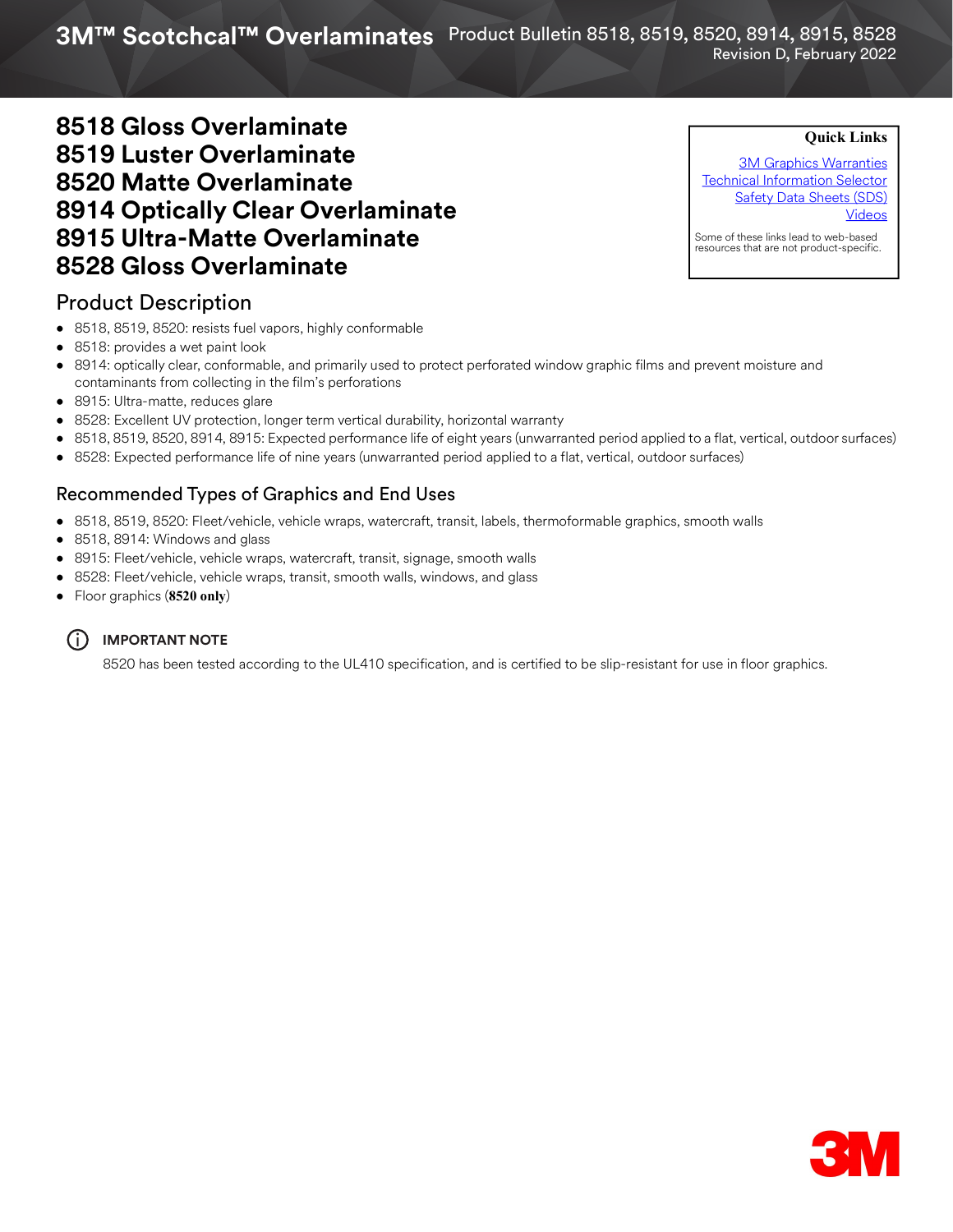# **Characteristics**

These are the typical values for unprocessed product. Processing may change the values.

## Performance Characteristics

| <b>Characteristic</b>         | Value                                                                                                                                                             |
|-------------------------------|-------------------------------------------------------------------------------------------------------------------------------------------------------------------|
| <b>Material</b>               | Cast vinyl                                                                                                                                                        |
| <b>Thickness</b>              | 2 mils                                                                                                                                                            |
| Gloss                         | 8518, 8914, 8528: Gloss<br>8519: Luster<br><b>8520: Matte</b><br>8915: Ultra-matte                                                                                |
| Liner                         | 8518, 8914, 8528: Polyester<br>8519, 8520, 8915: Kraft paper                                                                                                      |
| <b>Lamination Temperature</b> | 60°F to +100°F (15°C to +38°C)                                                                                                                                    |
| In Use Temperature<br>Range   | -65°F to +200°F (-54°C to +93°C)                                                                                                                                  |
| <b>Chemical Resistance</b>    | Resists mild alkalis, mild acids, and salt<br>Excellent resistance to water (does not include immersion)<br>٠<br>Resists occasional fuel spills<br>٠              |
| <b>Flammability</b>           | <b>ASTM E84 reports: 8518, 8519, 8520, and 8528, or go to the</b><br>online product catalog at 3Mgraphics.com.<br>For all other test reports call 1-800-328-3908. |

# Factors Affecting Graphic Performance Life

The actual performance life of a graphic is affected by:

- The combination of graphic materials used
- Complete ink drying or curing
- Selection, condition, and preparation of the substrate
- Surface texture
- Application methods
- Angle and direction of sun exposure
- Environmental conditions
- Cleaning and maintenance methods

## Graphics Manufacturing



Before using any equipment, always read the manufacturer's instructions for safe operation.

#### Completely Dry Graphics



#### i **IMPORTANT NOTE**

Incomplete drying or curing can result in graphic failure including curling, increased shrinkage, and adhesion failure, which are not covered under any 3M Graphics warranty.

See the ink's 3M product and instruction bulletins for more details.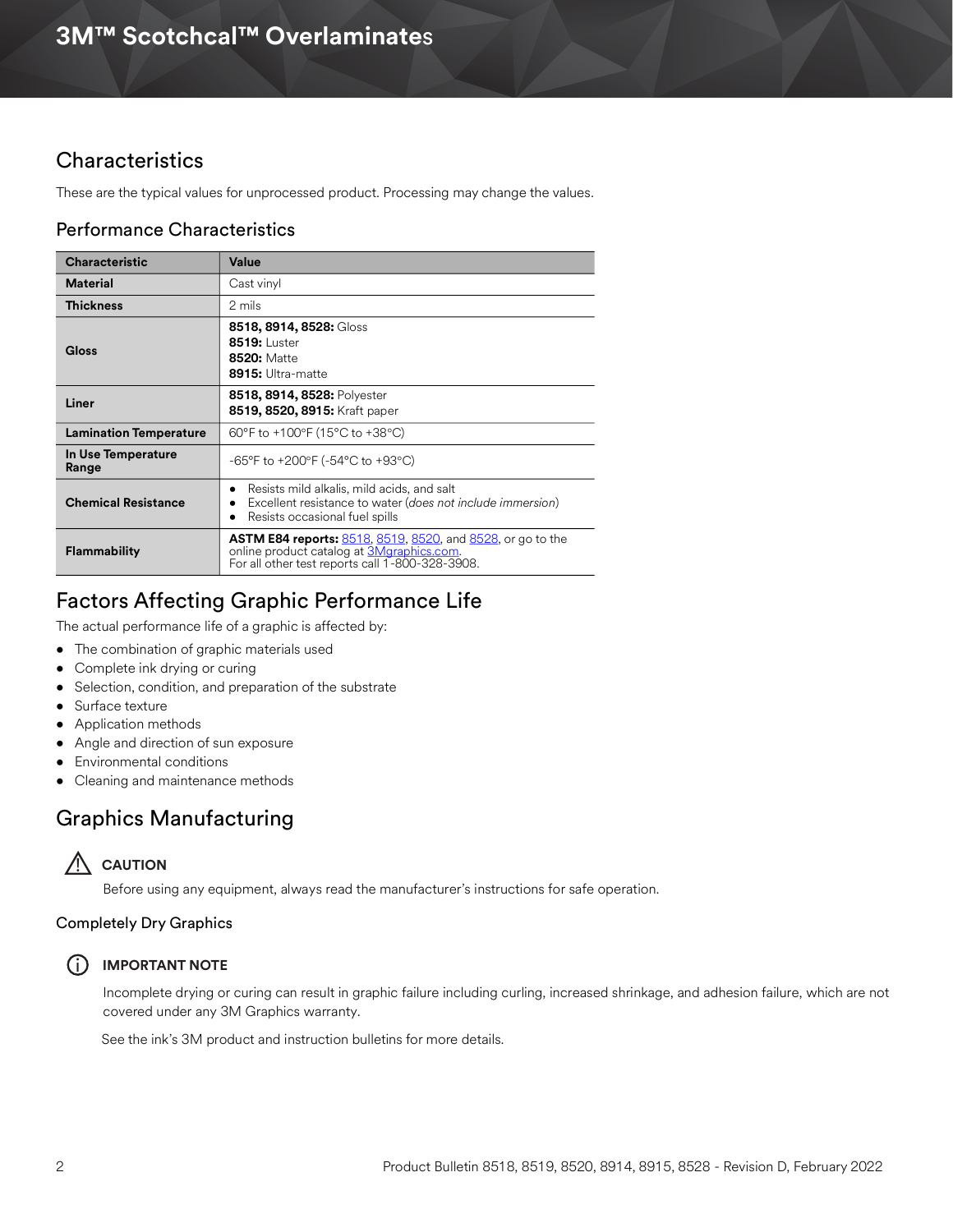#### Application Tapes

There are two types of application tapes. See [3M Instruction Bulletin AT-1](http://multimedia.3m.com/mws/media/1032943O/instruction-bulletin-at-1-application-tables.pdf) to determine what application tape is recommended for your film or finished graphic.

#### Premasking Tape

Premasking tape increases stiffness during application while preventing stretching and damage. Use when little or no liner is exposed. See [3M Instruction Bulletin 4.3](http://multimedia.3m.com/mws/media/12587O/4-3-application-tapes-premasking-and-prespacing.pdf) for complete details.

#### Prespacing Tape

Prespacing tape holds cut and weeded letters or graphics in place during application and after removal of the film liner, while preventing stretching and damage. Use when large amounts of liner are exposed. See [3M Instruction Bulletin 4.3](http://multimedia.3m.com/mws/media/12587O/4-3-application-tapes-premasking-and-prespacing.pdf) for complete details.

# Application and Installation

In addition to other 3M bulletins specified in this document, the following bulletins provide details users may need to properly manufacture a graphic.

- [3M Instruction Bulletin 4.22](http://multimedia.3m.com/mws/media/12768O/4-22-lamination-cold-roll.pdf) Lamination Basics for Inkjet Printed Graphics
- [3M Instruction Bulletin 5.7](http://multimedia.3m.com/mws/media/9621O/instruction-bulletin-5-7.pdf) Application, Wet Method for Translucent, Inkjet, Screen Printed and Cut Graphics

## Maintenance and Cleaning

Use a cleaner designed for high-quality painted surfaces. The cleaner must be wet, non-abrasive, without solvents, and have a pH value between 3 and 11 (neither strongly acidic nor strongly alkaline). See [3M Instruction Bulletin 6.5](http://multimedia.3m.com/mws/media/12593O/6-5-storage-handling-maintenance-removal-of-films-sheetings.pdf) for details.

# Shelf Life, Storage, and Shipping

#### Shelf Life

The shelf life is **never more than three years** from the date of manufacture on the original box. Processing the film changes its shelf life to **one year** from the processing date, but no later than three years from the manufacturing date.

#### Storage Conditions

- $40^{\circ}$ F to  $100^{\circ}$ F ( $4^{\circ}$ C to  $38^{\circ}$ C)
- Out of sunlight
- Clean, dry area
- Original container
- Bring the film to room temperature before use

#### Shipping Finished Graphics

Flat, or rolled printed side out on a 6 in. (15 cm) or larger core. This helps prevent the application tape, if used, from popping off.

# Health and Safety



When handling any chemical products, read the manufacturers' container labels and the safety data sheets (SDS) for important health, safety, and environmental information. To obtain SDS for 3M products go to [3M.com/SDS](http://www.3m.com/SDS). To request SDS by mail, or in case of an urgent situation, call 1-800-364-3577 or 1-651-737-6501.

When using any equipment, always follow the manufacturer's instructions for safe operation.